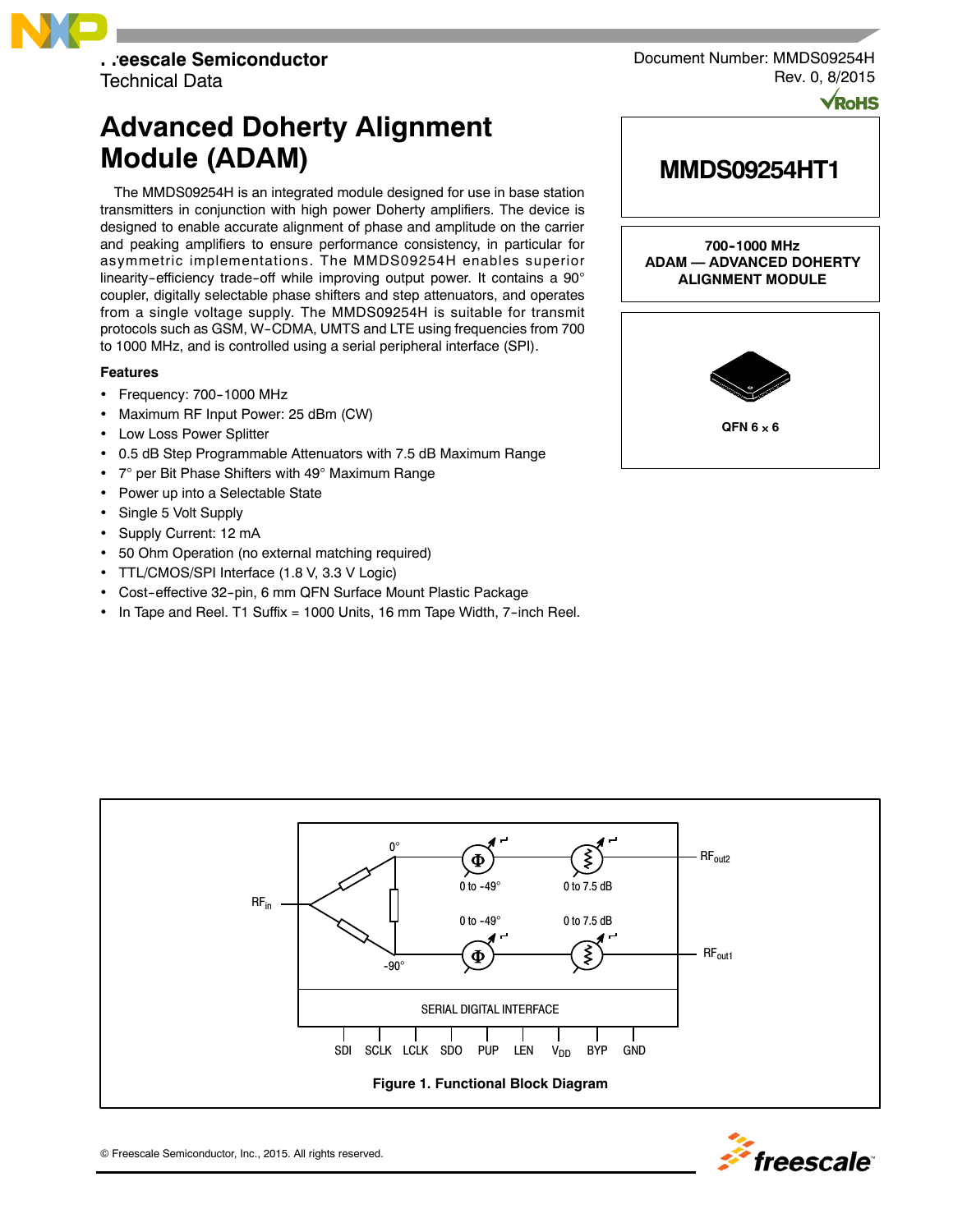

#### **Table 1. Maximum Ratings**

| Rating                                         | Symbol                    | Value             | Unit |
|------------------------------------------------|---------------------------|-------------------|------|
| Supply Voltage                                 | <b>V<sub>DD</sub></b>     |                   |      |
| Logic Inputs (SCLK, LCLK, LEN, PUP, SDI)       | $V_{\text{in}}$           | $-0.5$ to $+3.63$ |      |
| RF Input Power (CW)                            | $P_{in}$                  | 25                | dBm  |
| Storage Temperature Range                      | $\mathsf{T_{\text{stg}}}$ | $-65$ to $+150$   | °C   |
| Junction Temperature                           |                           | 150               | °C   |
| Table A. Because and ad American Associations. |                           |                   |      |

#### **Table 2. Recommended Operating Conditions**

| <b>Characteristic</b>                   | <b>Symbol</b>   | Min | Max | Unit |
|-----------------------------------------|-----------------|-----|-----|------|
| <b>Supply Voltage</b>                   | YDD             | 4.5 | 5.5 |      |
| DC Input Voltage (SCLK, LCLK, LEN, SDI) | $V_{\text{in}}$ |     | 3.3 |      |

## **Table 3. Electrical Characteristics** (V<sub>DD</sub> = 5 Vdc, 900 MHz, T<sub>A</sub> = 25°C, 50 ohm system, in Freescale Application Circuit)

| <b>Characteristic</b>                                           | Symbol                  | Min      | <b>Typ</b>     | Max                 | Unit            |
|-----------------------------------------------------------------|-------------------------|----------|----------------|---------------------|-----------------|
| Insertion Loss (Includes 3 dB power division and 2.5 dB loss)   | IL.                     | —        | 5.5            |                     | dB              |
| Max Transition Time (Rising Edge of LCLK to RF <sub>out</sub> ) | t <sub>transition</sub> |          | 350            |                     | ns              |
| Power Input @ 1dB Compression                                   | P <sub>1</sub> dB       |          | 35             |                     | dB <sub>m</sub> |
| <b>Supply Current</b>                                           | l <sub>DD</sub>         | 10       | 11             | 12                  | mA              |
| Isolation (S32)                                                 | S32                     |          | 25             |                     | dB              |
| Input Return Loss (S11)                                         | <b>IRL</b>              |          | 15             |                     | dB              |
| Output Return Loss (S22, S33)                                   | ORL                     |          | 15             |                     | dB              |
| Third Order Output Intercept Point                              | OIP <sub>3</sub>        |          | 45             |                     | dB <sub>m</sub> |
| Phase Step                                                      | $\Delta \Phi$ r         |          | $\overline{7}$ |                     | $^{\circ}/$ bit |
| Phase Control Range                                             | ΔΦ                      |          | 49             |                     | $\circ$         |
| <b>Attenuation Step</b>                                         | $\Delta$ R $\sim$       |          | 0.5            |                     | dB/bit          |
| <b>Attenuation Control Range</b>                                | $\Delta$ R              |          | 7.5            |                     | dB              |
| Max Input Voltage Logic Low                                     | $V_{IL}$                |          |                | 0.4                 | $\vee$          |
| Min Input Voltage Logic High                                    | $V_{\text{IH}}$         | 1.6      |                |                     | $\vee$          |
| SDO Output Voltage High                                         | $V_{OH}$                | 1.8(1)   | $\sim$         | $0.6 \times V_{DD}$ | $\vee$          |
| SDO Output Voltage Low                                          | V <sub>OL</sub>         | $\Omega$ |                | 0.4                 | $\vee$          |
| Clock Frequency (50% Duty Cycle)                                | $f_{\mathsf{SCLK}}$     |          |                | 26                  | <b>MHz</b>      |

1. Load = 20 pF  $@$  maximum clock frequency.

#### **Table 4. Thermal Characteristics**

| <b>Characteristics</b>                                                                                                                                                       | <b>Symbol</b> | Value $(2)$ | Unit          |
|------------------------------------------------------------------------------------------------------------------------------------------------------------------------------|---------------|-------------|---------------|
| Thermal Resistance, Junction to Case<br>Case Temperature 105°C, $P_{out} = 0.02$ W, Maximum Phase and<br>Attenuation State, $P_{in} = 25$ dBm CW, 900 MHz, $V_{DD} = 5$ Vdc, | $R_{0,IC}$    | 15          | $\degree$ C/W |
| $I_{DD} = 11$ mA                                                                                                                                                             |               |             |               |

## **Table 5. ESD Protection Characteristics**

| <b>Test Methodology</b>               | <b>Class</b> |
|---------------------------------------|--------------|
| Human Body Model (per JESD22-A114)    | ١B           |
| Machine Model (per EIA/JESD22-A115)   |              |
| Charge Device Model (per JESD22-C101) | Ш            |

**Table 6. Moisture Sensitivity Level**

| <b>Test Methodology</b>              | <b>Package Peak Temperature</b><br><b>Rating</b> |     | Unit |
|--------------------------------------|--------------------------------------------------|-----|------|
| Per JESD22-A113. IPC/JEDEC J-STD-020 |                                                  | 260 |      |

2. Refer to AN1955*, Thermal Measurement Methodology of RF Power Amplifiers.* Go to http://www.freescale.com/rf and search for AN1955.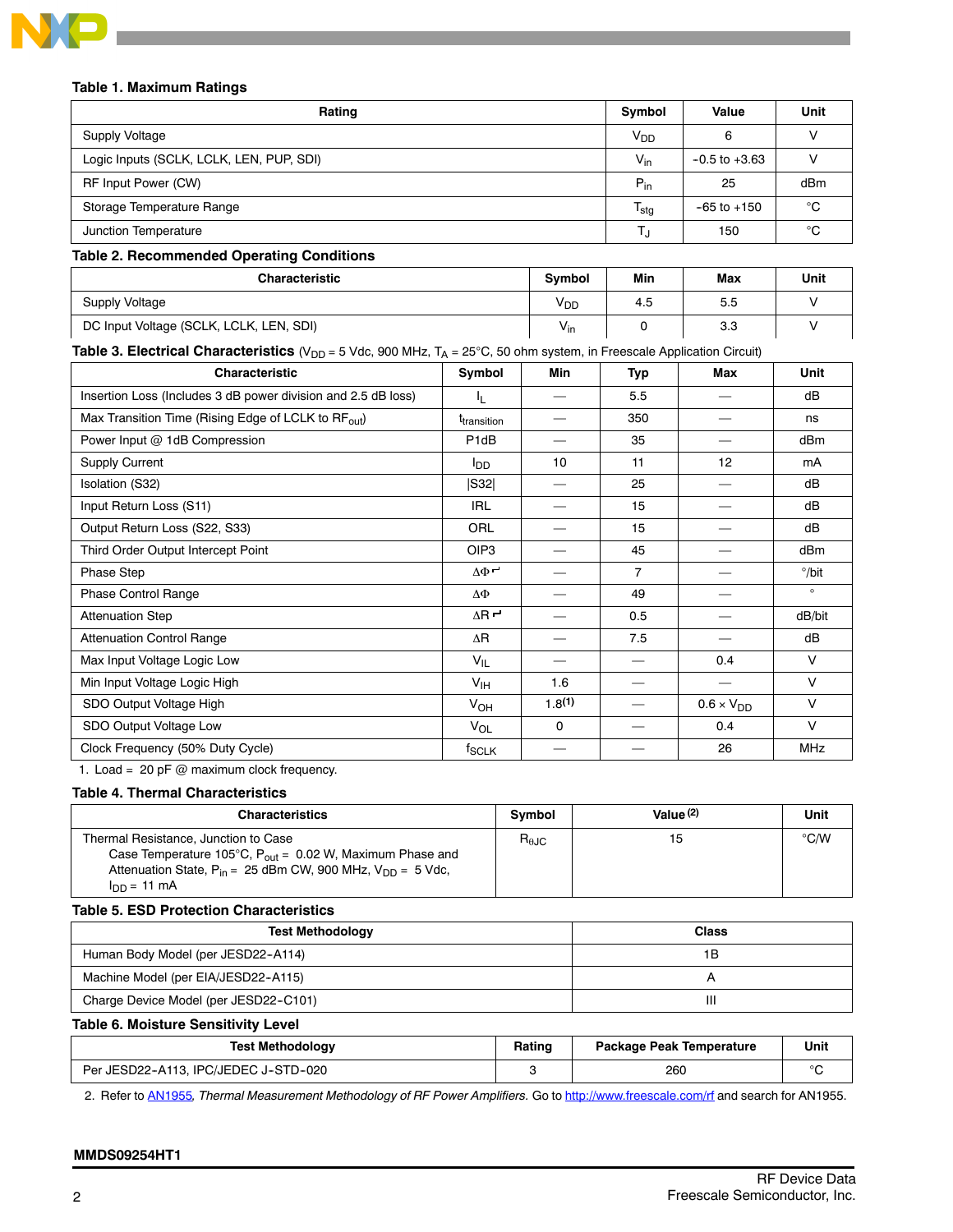



#### **Table 7. Package Pin Description**

| <b>Pin Number</b>                               | <b>Pin Function</b> | <b>Pin Description</b>                                                |  |  |
|-------------------------------------------------|---------------------|-----------------------------------------------------------------------|--|--|
| 1.8(1)                                          | <b>SCLK</b>         | Serial Data Clock                                                     |  |  |
| $2(2)$ , $7(1)$                                 | <b>SDO</b>          | Serial Data Output                                                    |  |  |
| 3, 6, 12, 13, 14, 15, 16,<br>25, 26, 27, 28, 29 | N.C.                | No Connection                                                         |  |  |
| $4, 5^{(3)}$                                    | $RF_{in}$           | <b>RF</b> Input                                                       |  |  |
| 9,32(1)                                         | <b>SDI</b>          | Serial Data Input                                                     |  |  |
| 10, 31(1)                                       | <b>LCLK</b>         | Latch Clock                                                           |  |  |
| 11, 30(1)                                       | $V_{DD}$            | Supply Voltage (attenuators, phase shifters, SPI)                     |  |  |
| $17, 18^{(3)}$                                  | $RF_{\text{out1}}$  | RF Output 1 (peaking amplifier path)                                  |  |  |
| 19                                              | <b>GND</b>          | Ground                                                                |  |  |
| 20(4)                                           | <b>LEN</b>          | Logic Enable (active low)                                             |  |  |
| 21(5)                                           | <b>PUP</b>          | Power-up Programming:                                                 |  |  |
|                                                 |                     | Minimum attenuation/minimum phase (0 dB/0°)<br>٠                      |  |  |
|                                                 |                     | Maximum attenuation/maximum phase $(7.5 \text{ dB}/-49^{\circ})$<br>٠ |  |  |
| 22(6)                                           | <b>BYP</b>          | Internal Core Bypass Voltage (external 100 nF bypass capacitor)       |  |  |
| $23, 24^{(3)}$                                  | $RF_{out2}$         | RF Output 2 (carrier amplifier path)                                  |  |  |

1. Redundant pins are internally connected. User can connect to either of the internally connected paired pins: 1 and 8, 2 and 7, 9 and 32, 10 and 31, and 11 and 30.

2. The ADAM SPI interface can be connected to a common SPI bus, provided the SDO pin is not connected, and treated as a write-only device.

- 3. Each RF pin pair should be tied together.
- 4. Logic low enables normal SPI operation. Logic high disables SPI and places device at 0 dB attenuation and  $0^\circ$  phase shift.
- 5. Logic low places device at 0 dB attenuation and 0° phase shift at power up. Logic high places device at 7.5 dB attenuation and -49° phase shift. Because PUP pin has internal pull up, logic high can be set by no connection to pin. Alternatively, it can be connected to BYP or a user-controlled V<sub>in</sub>.
- 6. Requires external capacitive decoupling to ground.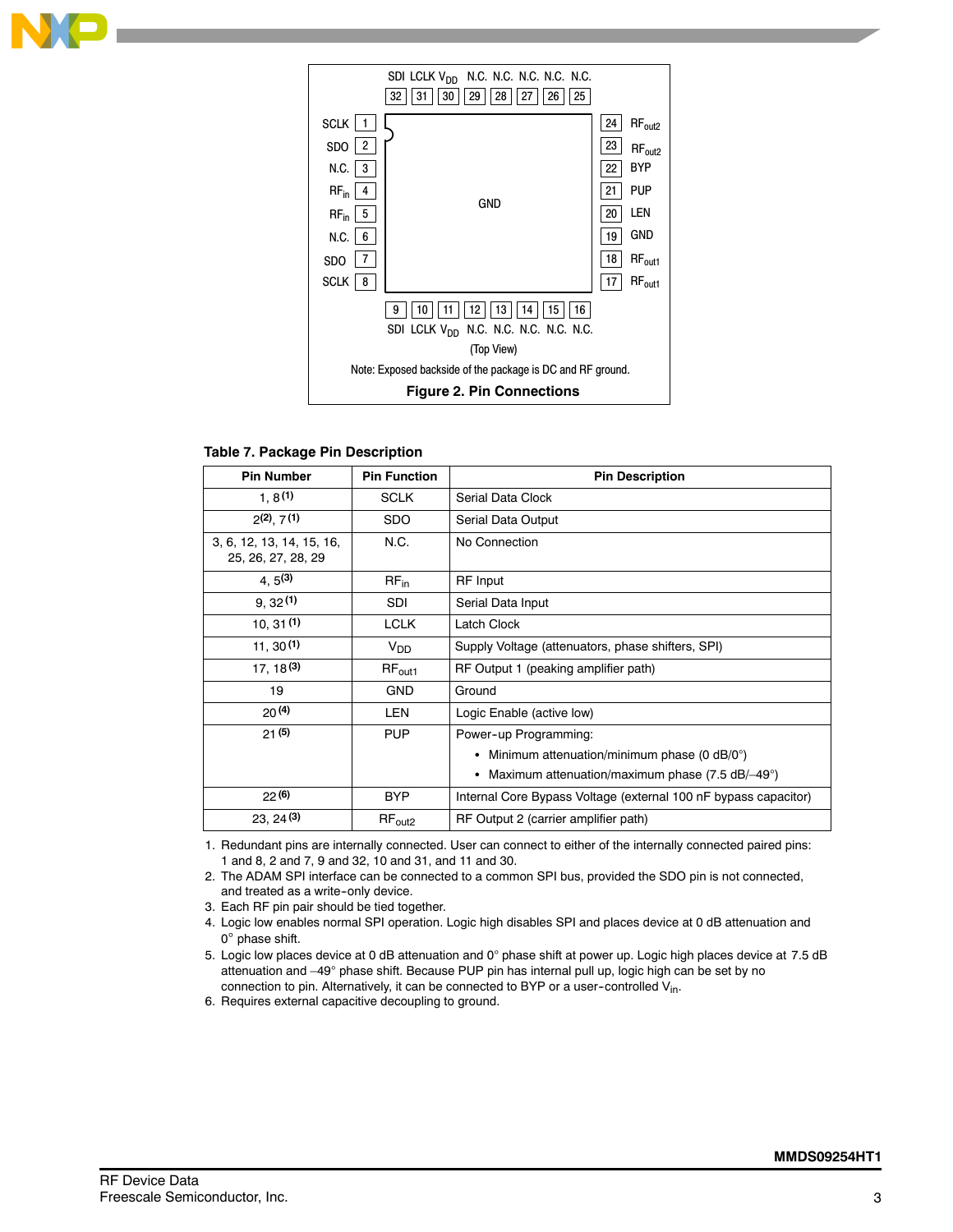

## **Table 8. Serial Interface Timing Parameters**

| Symbol                | <b>Parameter</b>                                               | Min  | Typ | Max | <b>Units</b> |
|-----------------------|----------------------------------------------------------------|------|-----|-----|--------------|
| $t_{SCLK}$            | Serial Clock Period                                            | 38.5 |     |     | ns           |
| t <sub>SCLKH</sub>    | Serial Clock Pulse Width High                                  | 10   |     |     | ns           |
| t <sub>SCLKL</sub>    | Serial Clock Pulse Width Low                                   | 10   |     |     | ns           |
| tsu                   | Serial Data Input Setup Time to SCLK Rising Edge               |      |     | 5   | ns           |
| tн                    | Serial Data Input Hold Time from SCLK Rising Edge              |      |     | 2   | ns           |
| $t_{OH}$              | Serial Data Output Hold Time from SCLK Rising Edge             | 1.6  |     |     | ns           |
| $t_{\rm OV}$ (10 pF)  | Serial Data Output Propagation Delay from SCLK Rising Edge     |      | 5   | 9   | ns           |
| $t_{\rm OV}$ (50 pF)  | Serial Data Output Propagation Delay from SCLK Rising Edge     |      | 15  | 26  | ns           |
| $t_{\rm OV}$ (150 pF) | Serial Data Output Propagation Delay from SCLK Rising Edge     |      | 35  | 65  | ns           |
| t <sub>SETTLE</sub>   | Serial Clock Rising Edge Setup Time to Latch Clock Rising Edge |      |     | 27  | ns           |
| <sup>t</sup> LCLKH    | Latch Clock Pulse Width High                                   | 10   |     |     | ns           |



**Figure 3. Serial Interface Timing Diagram**



**Figure 4. Serial Interface Bits Diagram**

**Note:** Bits a3/b3 are reserved (RSVD) for future use. Always write these bits as zero (0).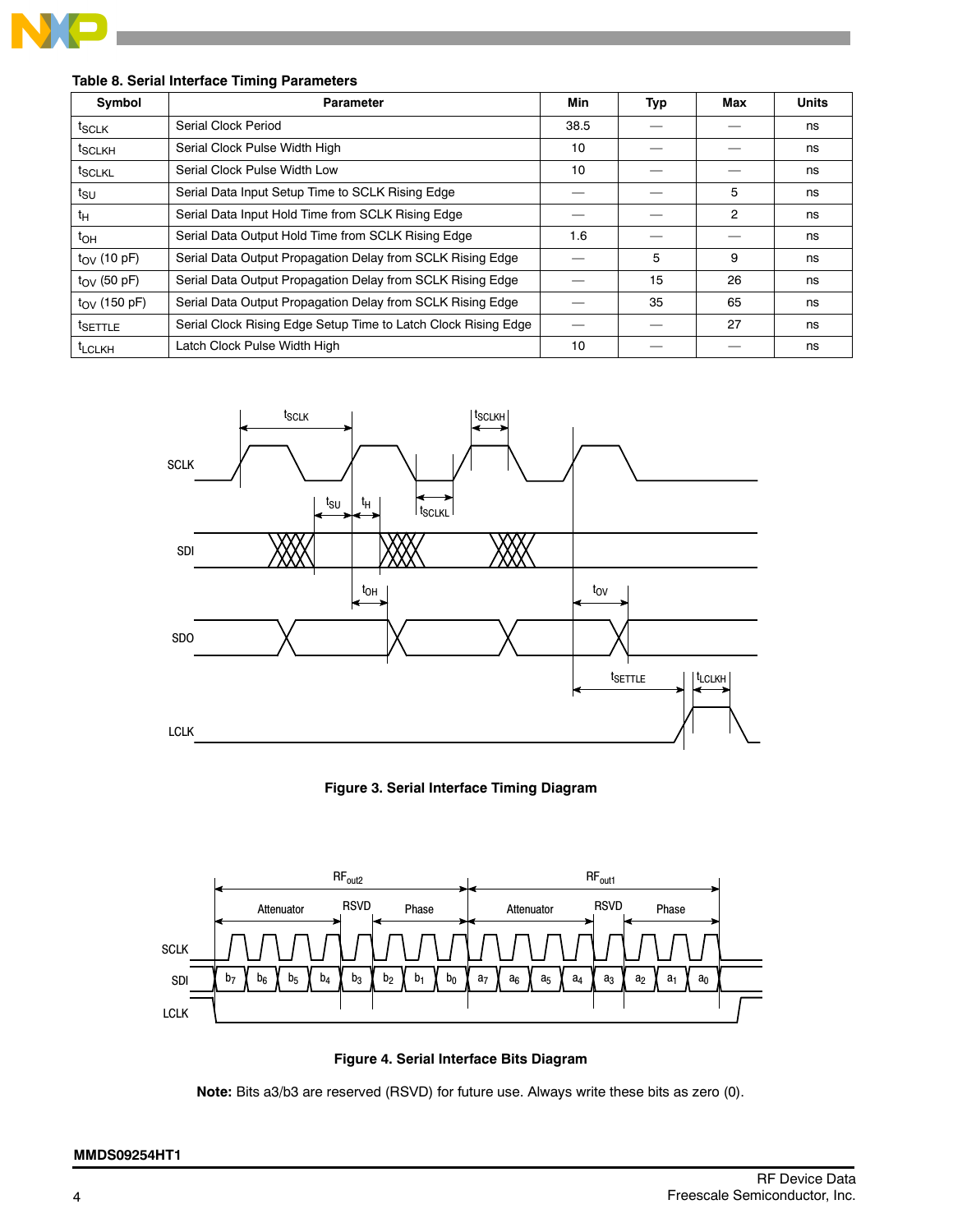

|    |    |                |    | Table 9. Logic Truth Table - RF <sub>in</sub> to RF <sub>out1</sub> |    |    |    |                           |    |    |    |    | Table 10. Logic Truth Table - RF <sub>in</sub> to RF <sub>out2</sub> |    |    |           |                           |
|----|----|----------------|----|---------------------------------------------------------------------|----|----|----|---------------------------|----|----|----|----|----------------------------------------------------------------------|----|----|-----------|---------------------------|
| a7 | a6 | a <sub>5</sub> | a4 | <b>Attenuation</b><br>(dB)                                          | a2 | a1 | a0 | <b>Phase Shift</b><br>(°) | b7 | b6 | b5 | b4 | <b>Attenuation</b><br>(dB)                                           | b2 | b1 | <b>b0</b> | <b>Phase Shift</b><br>(°) |
| L  | L. | L              | L  | $\mathbf{0}$                                                        | L  | L  | L. | $\mathbf 0$               | L  |    | L  | L  | $\mathbf 0$                                                          | L  | L  | L         | $\mathbf 0$               |
| L  | L  | L              | H  | 0.5                                                                 | L  | L  | H. | $-7$                      | L  |    | L  | H  | 0.5                                                                  | L  | L  | H         | $-7$                      |
| L  | L  | H              | L  | 1.0                                                                 | L  | H  | L. | $-14$                     | L  |    | H  | L  | 1.0                                                                  | L  | H  | L         | $-14$                     |
| L  | L  | H              | H  | 1.5                                                                 | L  | H  | H. | $-21$                     | L  |    | H  | H  | 1.5                                                                  | L  | H  | H         | $-21$                     |
| L  | H  | L              | L  | 2.0                                                                 | H  |    |    | $-28$                     | L  | H  | L  | L  | 2.0                                                                  | H  | L  | L         | $-28$                     |
| L  | H  | L              | H  | 2.5                                                                 | H  | L  | H. | $-35$                     | L  | H  | L  | H  | 2.5                                                                  | H  | L  | H         | $-35$                     |
| L  | H  | H              | L  | 3.0                                                                 | H  | H  | L. | $-42$                     | L  | H  | H  | L  | 3.0                                                                  | H  | H  | L         | $-42$                     |
| L  | H  | H              | H  | 3.5                                                                 | Н  | H  | H. | $-49$                     | L  | H  | H  | H  | 3.5                                                                  | H  | H. | H.        | $-49$                     |
| H  | L  | L              | L  | 4.0                                                                 |    |    |    |                           | H  |    | L  | L  | 4.0                                                                  |    |    |           |                           |
| H  | L  | L              | H  | 4.5                                                                 |    |    |    |                           | H  |    | L  | H  | 4.5                                                                  |    |    |           |                           |
| H  | L  | H              | L  | 5.0                                                                 |    |    |    |                           | H  |    | H  | L  | 5.0                                                                  |    |    |           |                           |
| H  | L  | H.             | H  | 5.5                                                                 |    |    |    |                           | H  |    | H  | H  | 5.5                                                                  |    |    |           |                           |
| H  | H  | L              | L  | 6.0                                                                 |    |    |    |                           | H  | н  | L  | L  | 6.0                                                                  |    |    |           |                           |
| H  | H  | L.             | H  | 6.5                                                                 |    |    |    |                           | H  | H  | L  | H  | 6.5                                                                  |    |    |           |                           |
| H  | H  | H              | L  | 7.0                                                                 |    |    |    |                           | H  | H  | H  | L  | 7.0                                                                  |    |    |           |                           |
| H  | H  | H              | H  | 7.5                                                                 |    |    |    |                           | H  | H. | H  | H  | 7.5                                                                  |    |    |           |                           |

Note: ADAM contains a 16-bit shift register, with the last bit connected to the SDO signal. The SDO pin is intended for daisy-chaining multiple ADAM devices rather than being used as an SPI bus connection; the SDO output is always actively driven, so it should not be directly connected to the SPI bus.

**Table 11. Power--up Programming (PUP) State**

| <b>LCLK</b>        | <b>PUP</b> | <b>Function</b>                                                      |
|--------------------|------------|----------------------------------------------------------------------|
|                    |            | Minimum Attenuation/Minimum Phase (0 dB/0°)                          |
|                    |            | Maximum Attenuation/Maximum Phase (7.5 dB/-49°)                      |
| On 1st rising edge |            | Normal Operation on 1st Rising Edge LCLK and Subsequent Rising Edges |



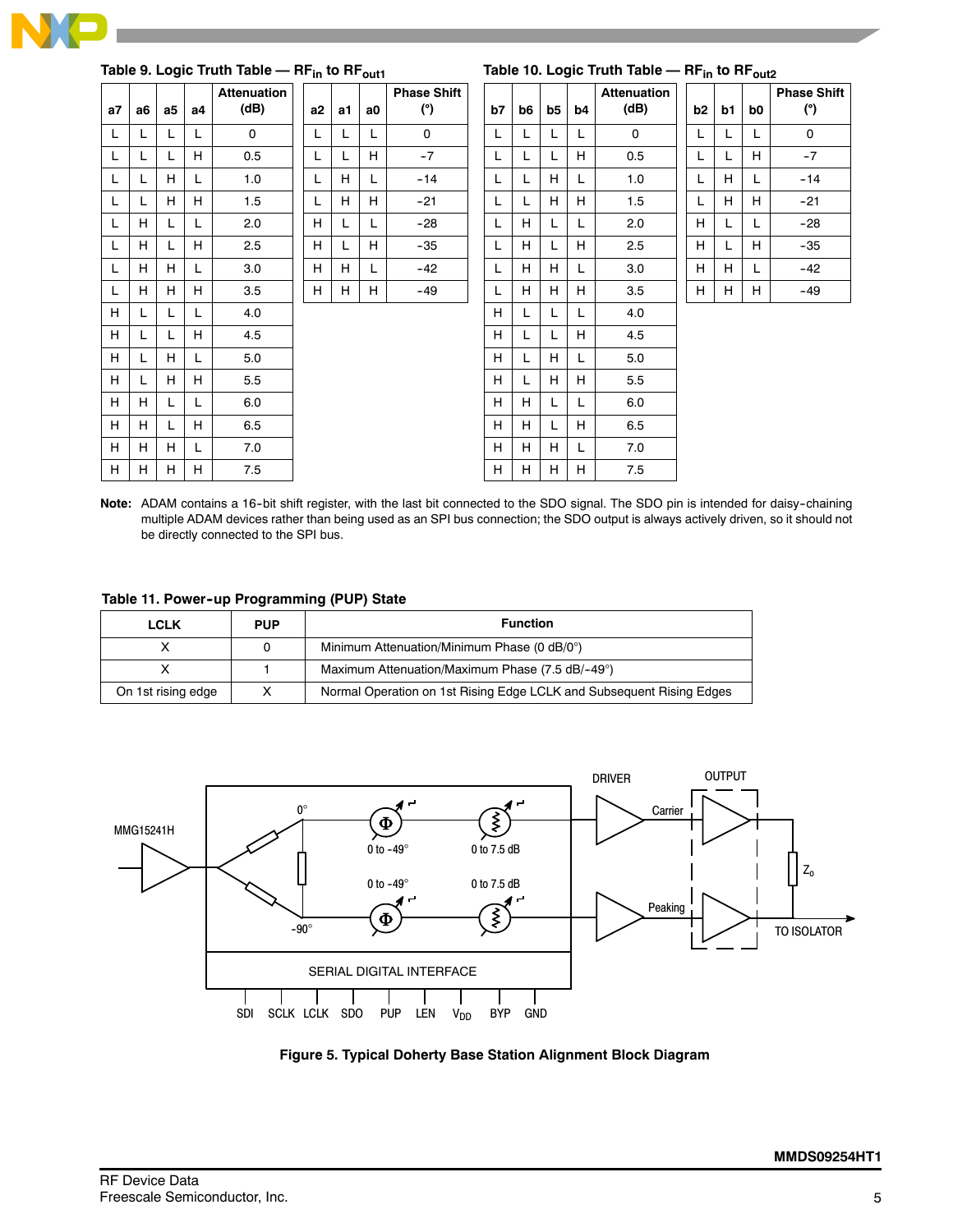





## **Table 12. MMDS09254H Test Circuit Component Designations and Values**

| Part                            | <b>Description</b>           | <b>Part Number</b> | <b>Manufacturer</b> |
|---------------------------------|------------------------------|--------------------|---------------------|
| C1                              | 22 pF Chip Capacitor         | GRM1885C1H220JA01J | Murata              |
| C <sub>2</sub>                  | 100 pF Chip Capacitor        | GRM1885C1H101JA01J | Murata              |
| C <sub>3</sub> . C <sub>4</sub> | <b>Components Not Placed</b> |                    |                     |
| C <sub>5</sub>                  | $0.1 \mu$ F Chip Capacitor   | GRM155R61A104KA01D | Murata              |
| PCB                             | 0.02", $\epsilon_r = 3.48$   | RO4350             | Rogers              |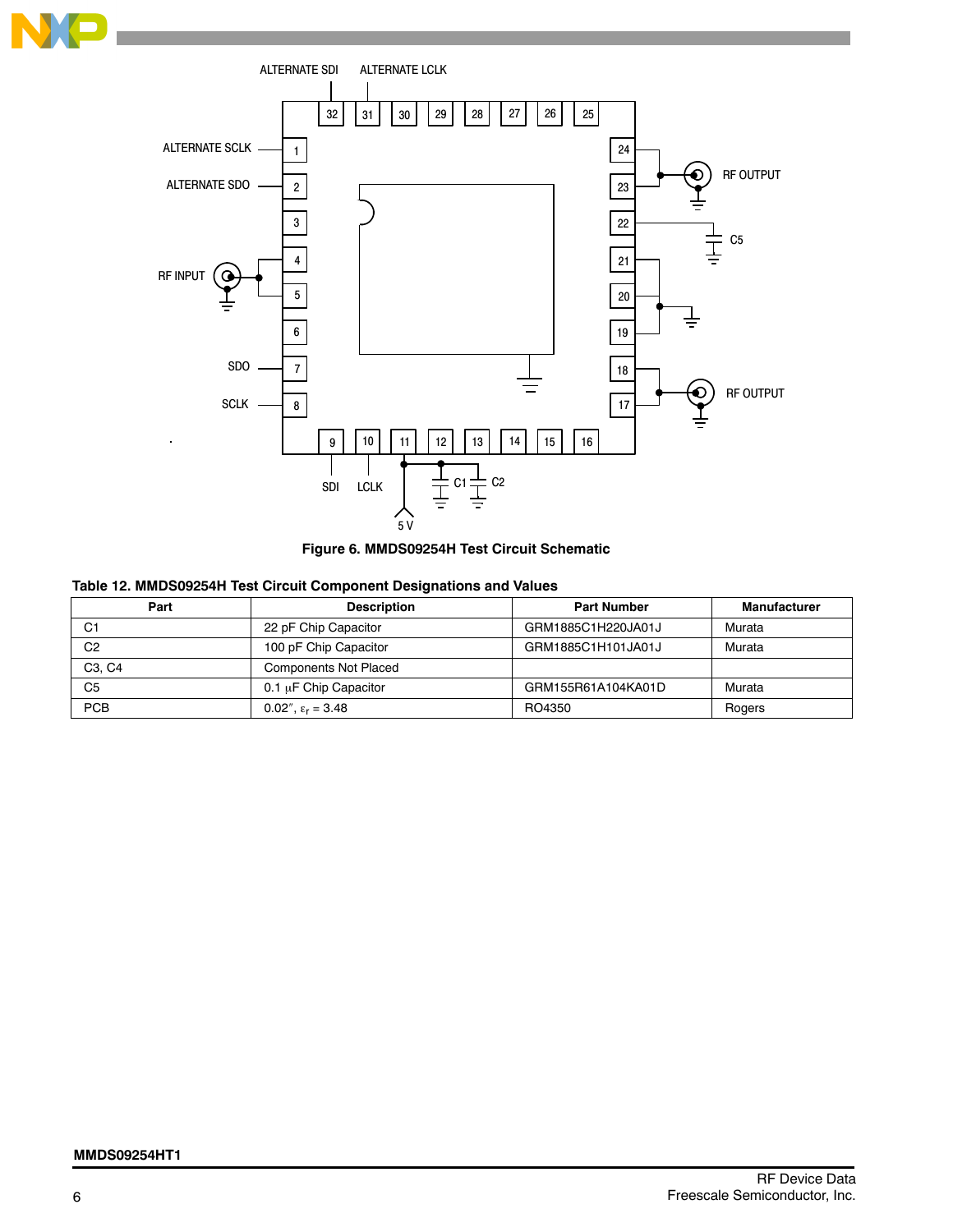

Note: Component numbers C3\* and C4\* are labeled on board but not placed.

## **Figure 7. MMDS09254H Test Circuit Component Layout**

#### **Table 12. MMDS09254H Test Circuit Component Designations and Values**

| Part                            | <b>Description</b>           | <b>Part Number</b> | <b>Manufacturer</b> |
|---------------------------------|------------------------------|--------------------|---------------------|
| С1                              | 22 pF Chip Capacitor         | GRM1885C1H220JA01J | Murata              |
| C <sub>2</sub>                  | 100 pF Chip Capacitor        | GRM1885C1H101JA01J | Murata              |
| C <sub>3</sub> . C <sub>4</sub> | <b>Components Not Placed</b> |                    |                     |
| C5                              | $0.1 \mu$ F Chip Capacitor   | GRM155R61A104KA01D | Murata              |
| <b>PCB</b>                      | 0.02", $\epsilon_{r}$ = 3.48 | RO4350             | Rogers              |

(Test Circuit Component Designations and Values repeated for reference.)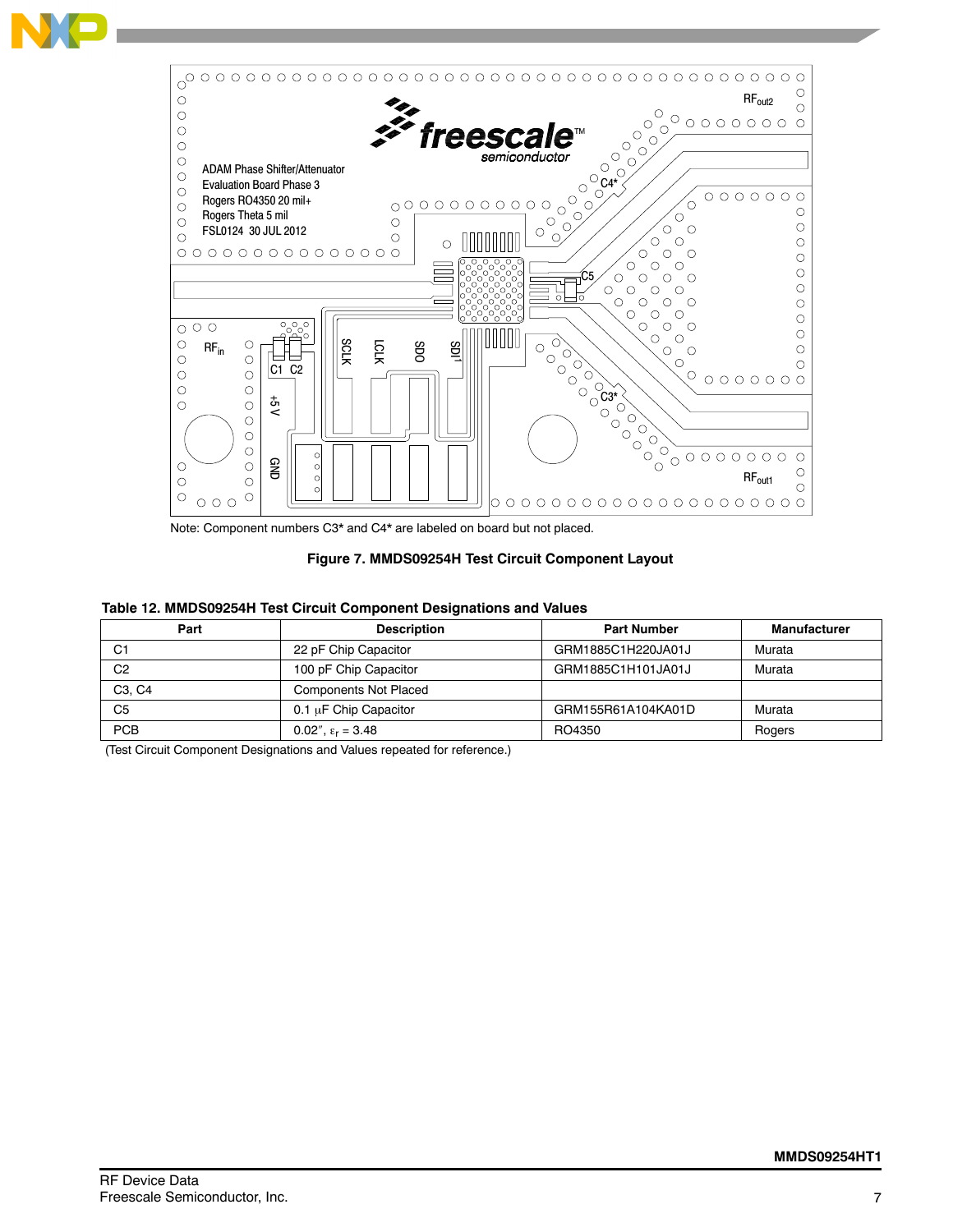









path attenuation.



**Note:** The phase angle difference is a combination of insertion phase and selected phase adjustment.

**Figure 10. Phase Angle Difference of S21 and S31 versus Phase State versus Frequency**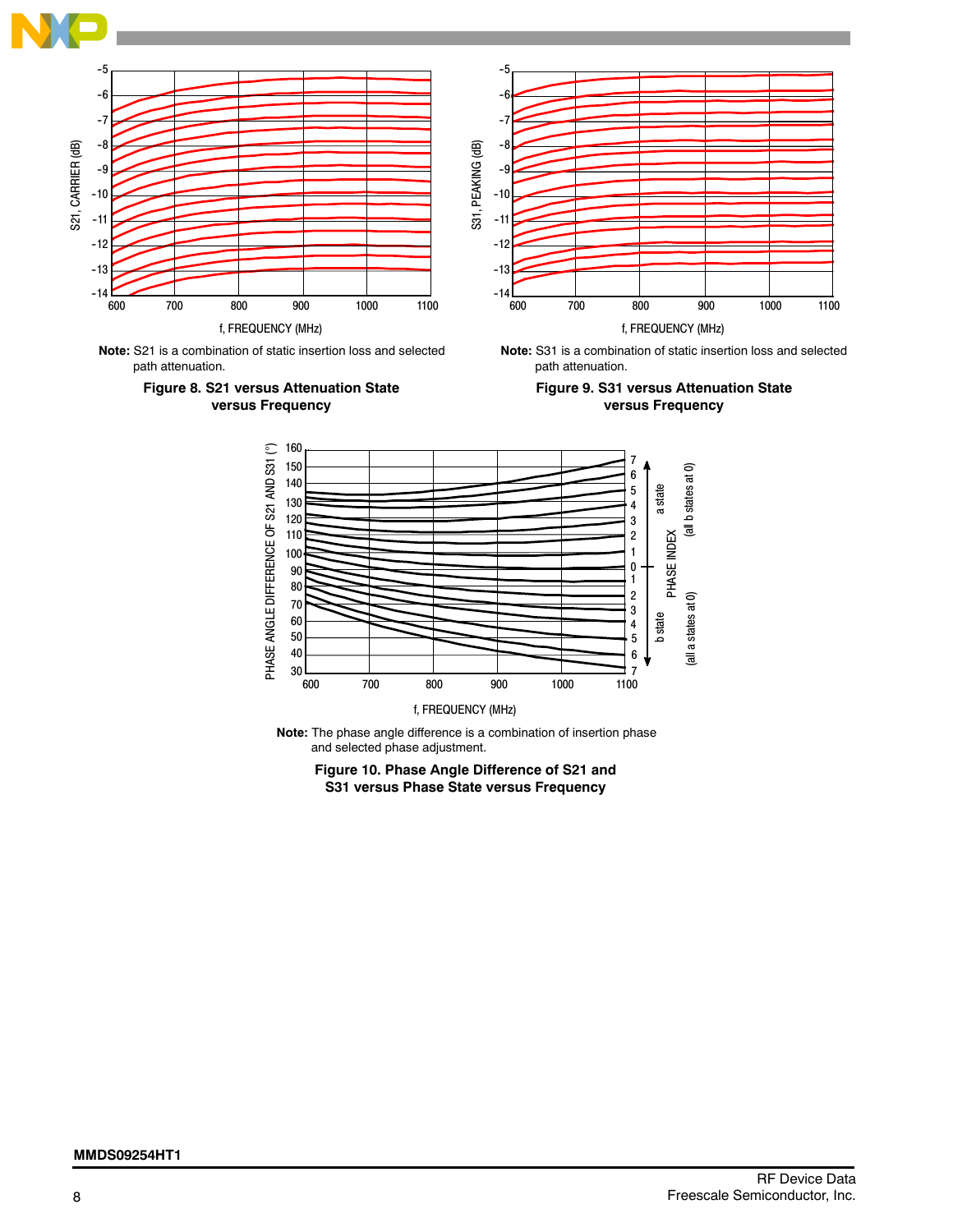

**Note:** A total of 256 states are plotted in Figures 11 to 14. Graph measurements include 128 states for the carrier side (combinations of all phase and amplitude states), with the peaking side set to 0 dB attenuation and  $0^\circ$  phase. Measurements also include 128 states for the peaking side (combinations of all phase and amplitude states) with the carrier side set to 0 dB attenuation and  $0^\circ$  phase.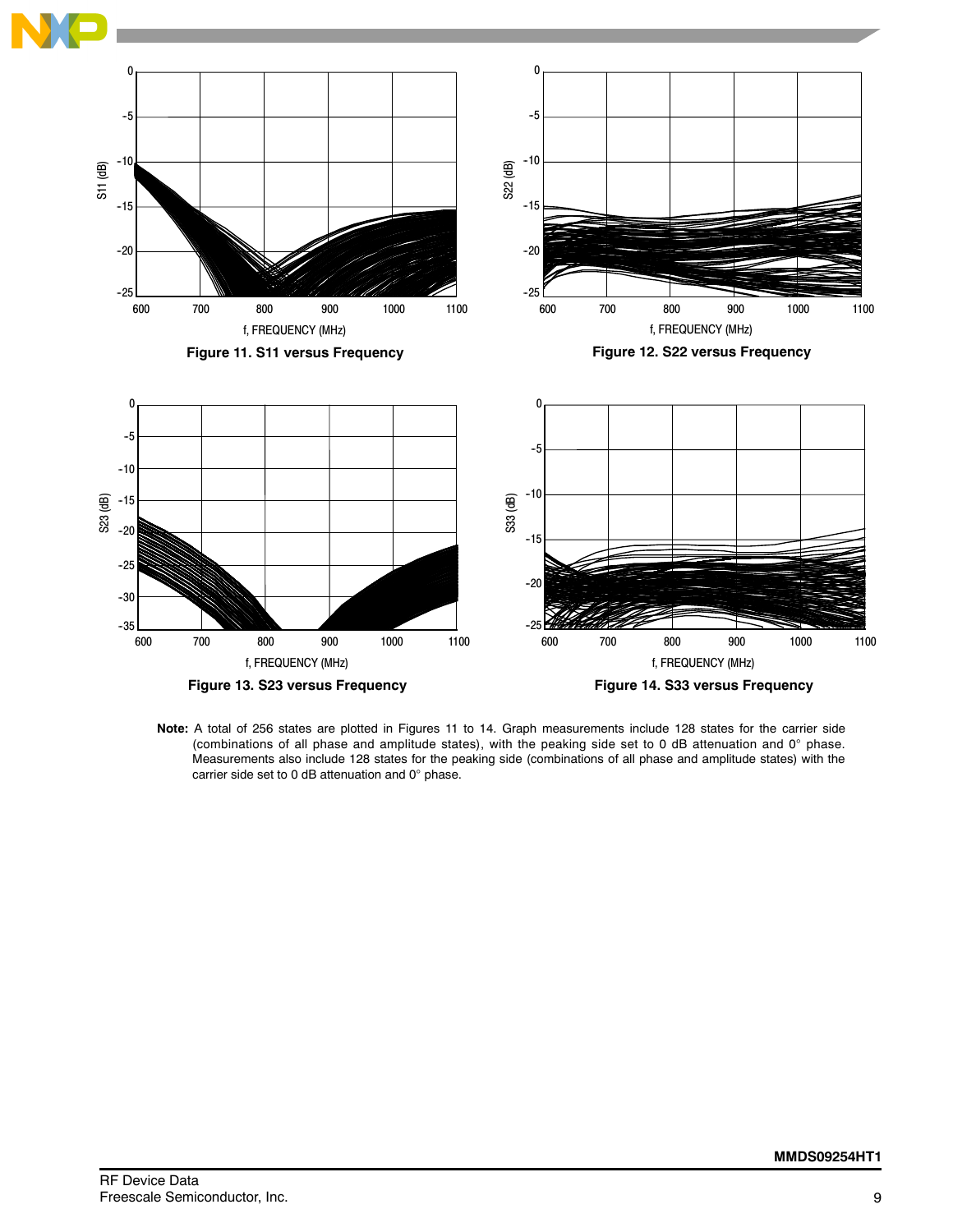

**Figure 17. Phase Angle Difference of S21 and S31**

**versus Phase State versus Temperature**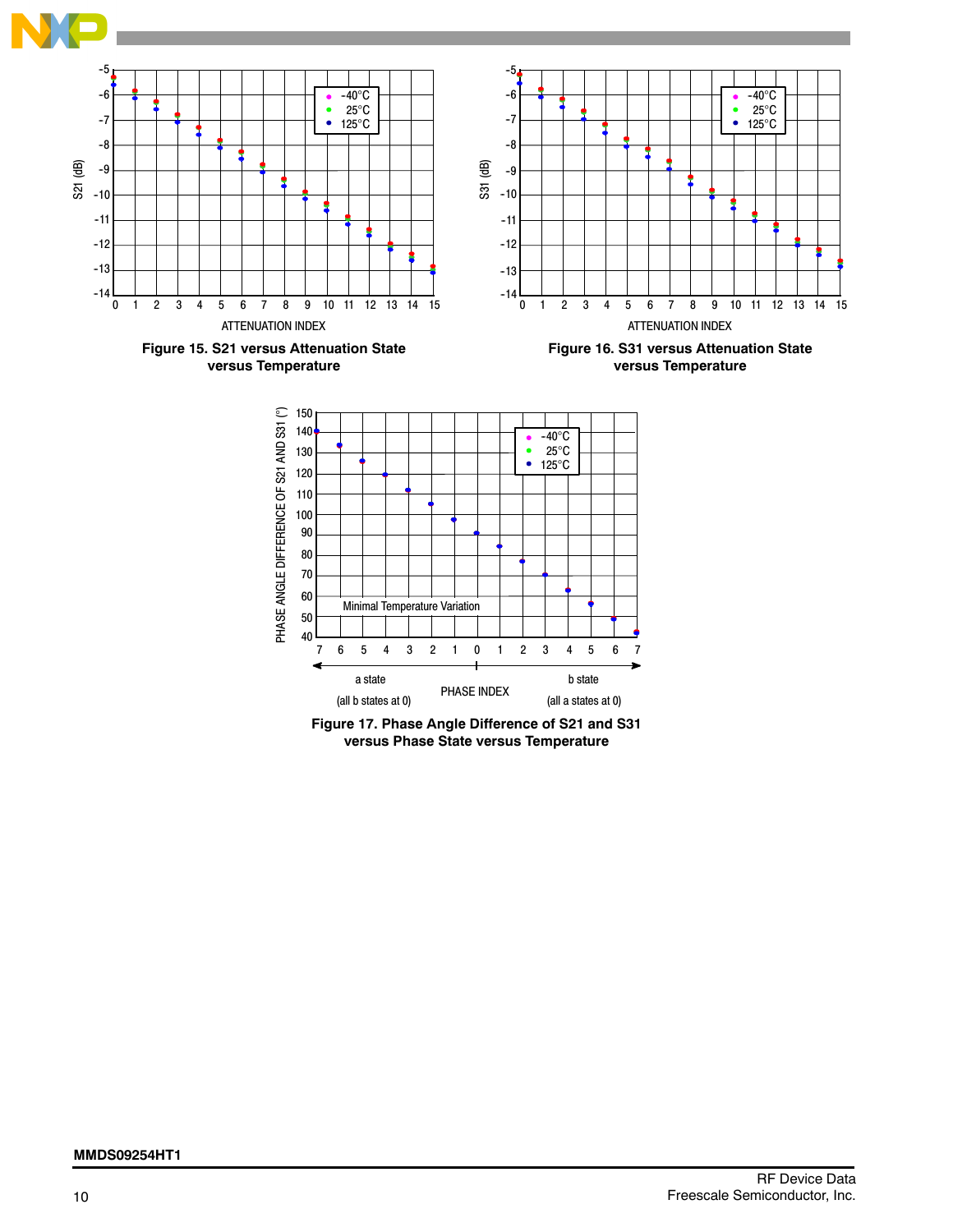

**Figure 18. PCB Pad Layout for PQFN 6 6**



**Figure 19. Product Marking**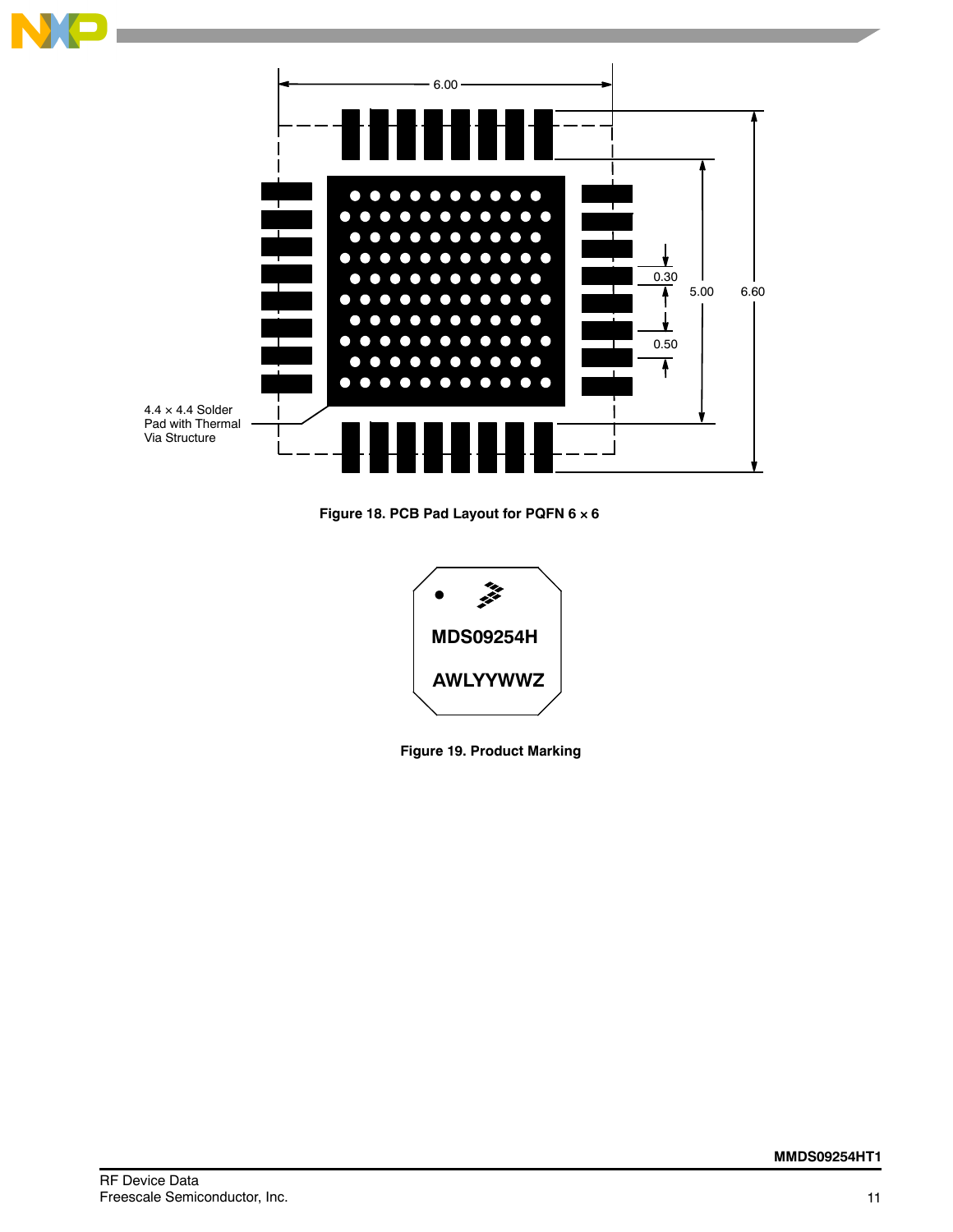

**PACKAGE DIMENSIONS**



| FREESCALE SEMICONDUCTOR, INC.<br>O<br>ALL RIGHTS RESERVED.                                            | MECHANICAL OUTLINE | PRINT VERSION NOT TO SCALE      |             |
|-------------------------------------------------------------------------------------------------------|--------------------|---------------------------------|-------------|
| TITLE:<br>THERMALLY ENHANCED QUAD<br>FLAT NON-LEADED PACKAGE (QFN)<br>6 X 6 X 0.85, 32 I/O, 0.5 PITCH |                    | DOCUMENT NO: 98ASA00395D REV: 0 |             |
|                                                                                                       |                    | CASE NUMBER: 2235-01            | 03 NOV 2011 |
|                                                                                                       |                    | STANDARD: NON-JEDEC             |             |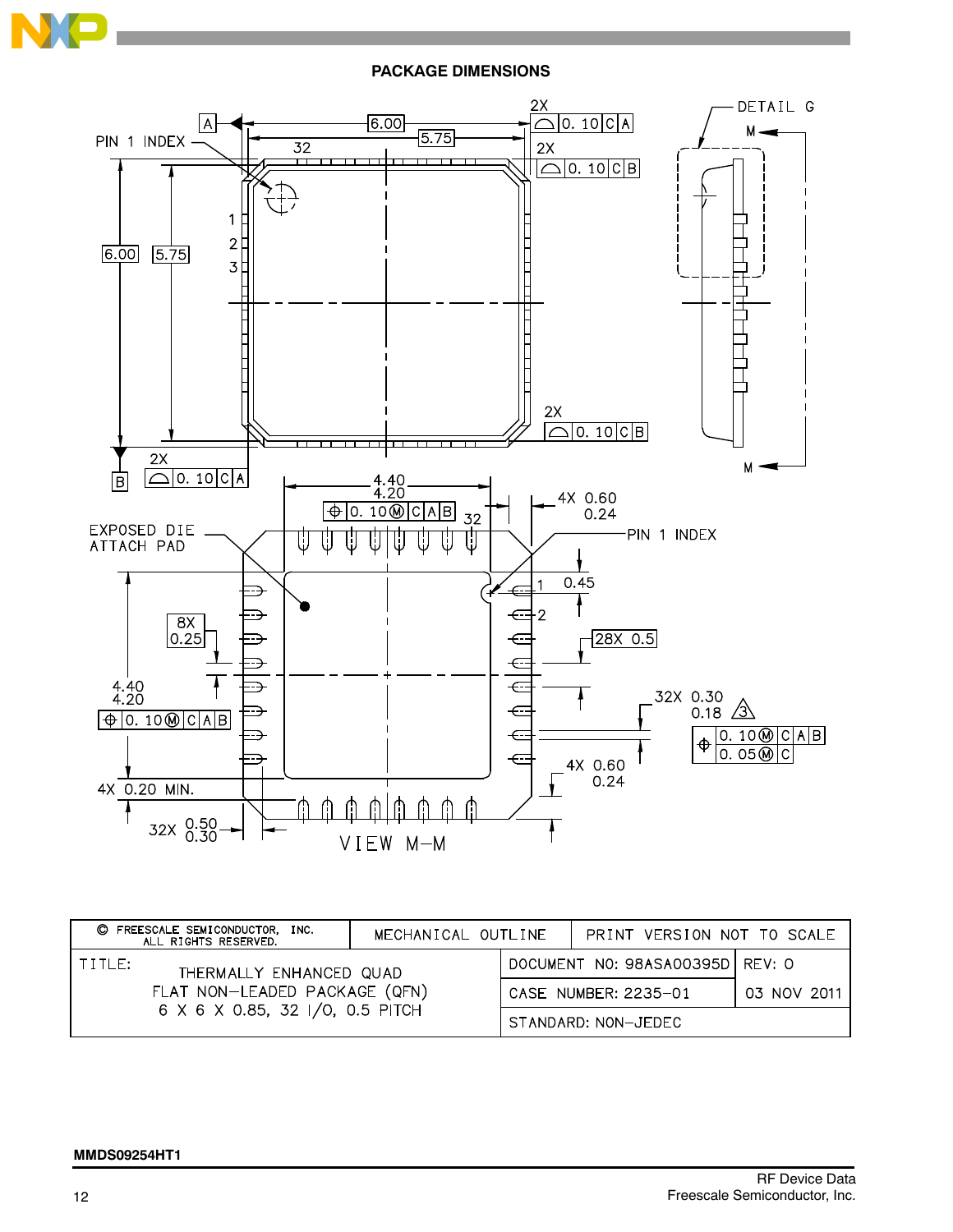



DETAIL G VIEW ROTATED 90° CW

|                                                                                                       | C FREESCALE SEMICONDUCTOR,<br>INC.<br>ALL RIGHTS RESERVED. | MECHANICAL OUTLINE                | PRINT VERSION NOT TO SCALE |  |
|-------------------------------------------------------------------------------------------------------|------------------------------------------------------------|-----------------------------------|----------------------------|--|
| TITLE:<br>THERMALLY ENHANCED QUAD<br>FLAT NON-LEADED PACKAGE (QFN)<br>6 X 6 X 0.85, 32 I/O, 0.5 PITCH |                                                            | DOCUMENT NO: 98ASA00395D   REV: 0 |                            |  |
|                                                                                                       |                                                            | CASE NUMBER: 2235-01              | 03 NOV 2011                |  |
|                                                                                                       |                                                            |                                   | STANDARD: NON-JEDEC        |  |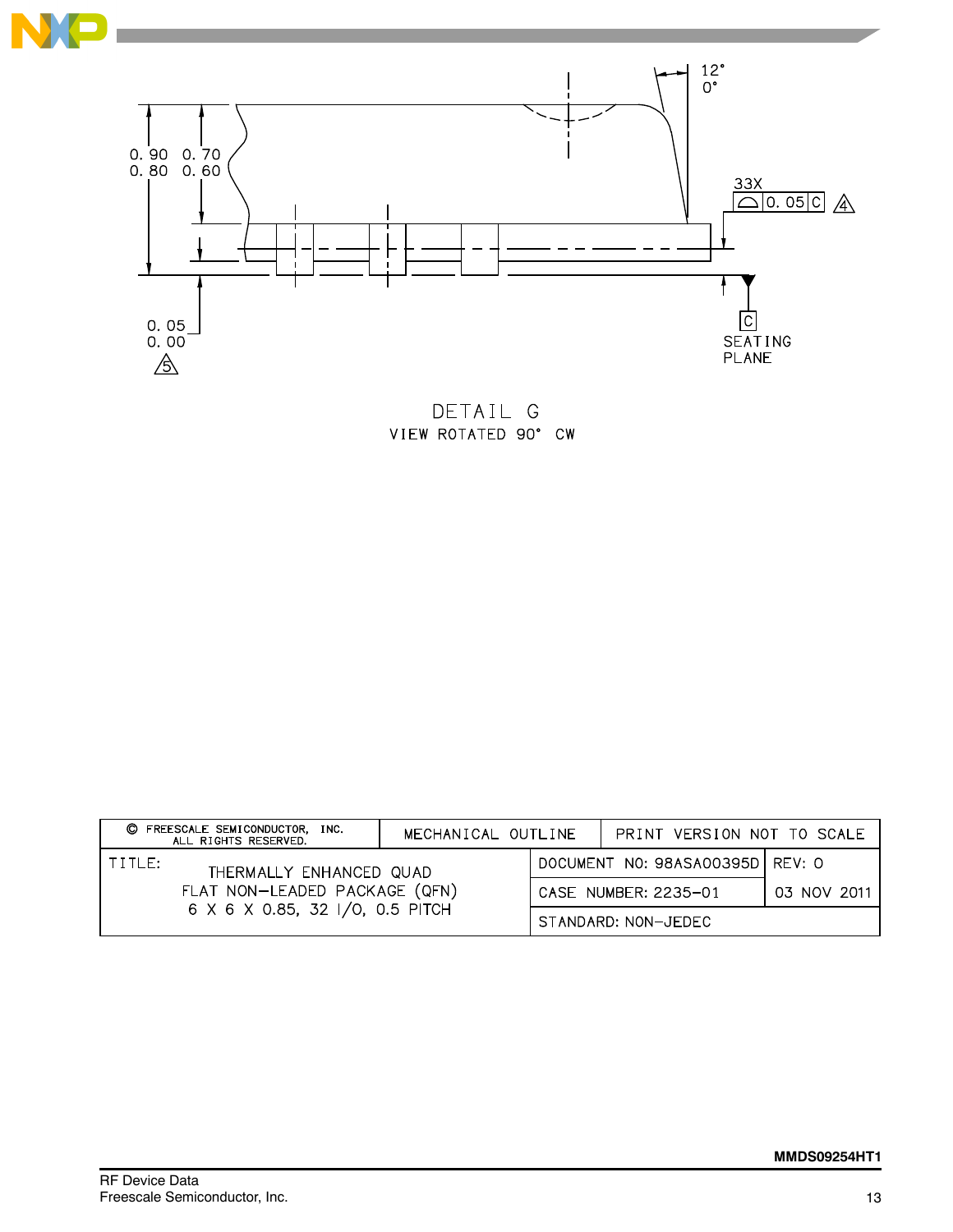

NOTE:

- $1.$ ALL DIMENSIONS ARE IN MILLIMETERS.
- $2.$ DIMENSIONING & TOLERANCING PER ASME Y14.5 - 2009.
- $\sqrt{3}$ THIS DIMENSION APPLIES TO METALIZED TERMINAL AND IS MEASURED BETWEEN 0.15 AND 0.30 MM FROM TERMINAL TIP.
- $\sqrt{4}$ BILATERAL COPLANARITY ZONE APPLIES TO THE EXPOSED PAD AS WELL AS THE TERMINALS.
- $/5\lambda$ THIS DIMENSION APPLIES ONLY FOR TERMINALS.
- 6. MOLD FLASH OR PLATING COVERAGE ON THE RING PAD AREA SHALL BE ALLOWABLE

|                                                                                                         | C FREESCALE SEMICONDUCTOR,<br>INC.<br>ALL RIGHTS RESERVED. | MECHANICAL OUTLINE   |                                 | PRINT VERSION NOT TO SCALE |  |
|---------------------------------------------------------------------------------------------------------|------------------------------------------------------------|----------------------|---------------------------------|----------------------------|--|
| I TITLE:<br>THERMALLY ENHANCED QUAD<br>FLAT NON-LEADED PACKAGE (QFN)<br>6 X 6 X 0.85, 32 I/O, 0.5 PITCH |                                                            |                      | DOCUMENT NO: 98ASA00395D REV: 0 |                            |  |
|                                                                                                         |                                                            | CASE NUMBER: 2235-01 |                                 | 03 NOV 2011                |  |
|                                                                                                         |                                                            |                      |                                 | STANDARD: NON-JEDEC        |  |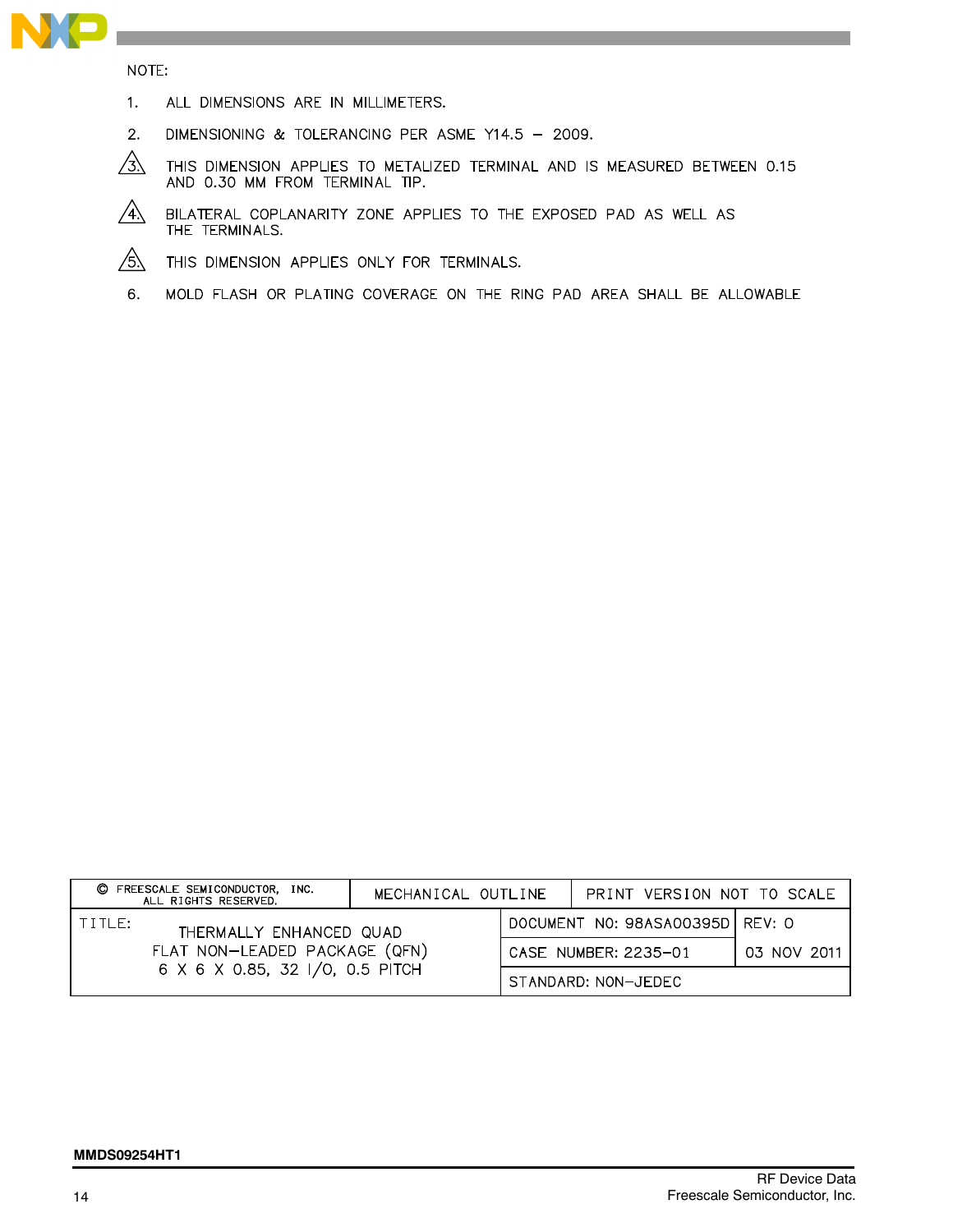

## **PRODUCT DOCUMENTATION, SOFTWARE AND TOOLS**

Refer to the following resources to aid your design process.

#### **Application Notes**

AN1955: Thermal Measurement Methodology of RF Power Amplifiers

#### **Software**

- .s3p File
- Large Signal Simulation

#### **Development Tools**

- Printed Circuit Boards
- Evaluation/Development Boards and Systems (file includes ADAM User's Guide)

#### **To Download Resources Specific to a Given Part Number:**

- 1. Go to http://www.freescale.com/rf
- 2. Search by part number
- 3. Click part number link
- 4. Choose the desired resource from the drop down menu

## **FAILURE ANALYSIS**

At this time, because of the physical characteristics of the part, failure analysis is limited to electrical signature analysis. In cases where Freescale is contractually obligated to perform failure analysis (FA) services, full FA may be performed by third party vendors with moderate success. For updates contact your local Freescale Sales Office.

## **REVISION HISTORY**

The following table summarizes revisions to this document.

| Revision | Date<br>_____ | <b>Description</b>            |  |
|----------|---------------|-------------------------------|--|
|          | Aug. 2015     | Initial release of data sheet |  |